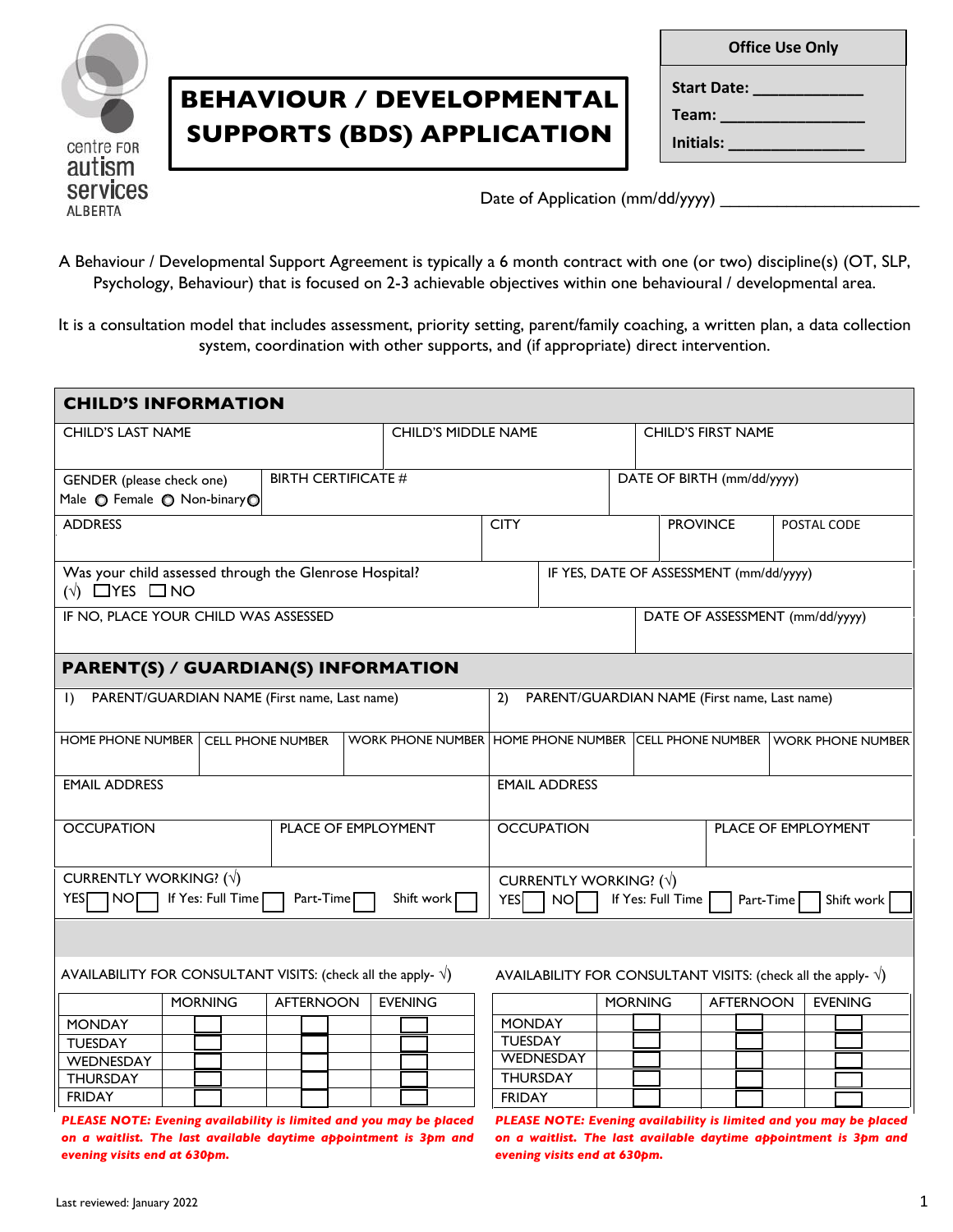## **PARENT(S) / GUARDIAN(S) INFORMATION (continued)**

|                                                                                                                                                                                                                                                                                        |   |                    |                                                 |                                                                                                                                                                                                                                                                                                     |                                                |  |       |  | LANGUAGE FLUENCY AND CULTURAL IDENTIFICATION IS USED TO HELP WITH STAFF PLACEMENT & SUPPORT NEEDS                          |
|----------------------------------------------------------------------------------------------------------------------------------------------------------------------------------------------------------------------------------------------------------------------------------------|---|--------------------|-------------------------------------------------|-----------------------------------------------------------------------------------------------------------------------------------------------------------------------------------------------------------------------------------------------------------------------------------------------------|------------------------------------------------|--|-------|--|----------------------------------------------------------------------------------------------------------------------------|
| PRIMARY LANGUAGE SPOKEN                                                                                                                                                                                                                                                                |   |                    |                                                 | PRIMARY LANGUAGE SPOKEN                                                                                                                                                                                                                                                                             |                                                |  |       |  |                                                                                                                            |
| OTHER LANGUAGES SPOKEN                                                                                                                                                                                                                                                                 |   |                    |                                                 |                                                                                                                                                                                                                                                                                                     | <b>OTHER LANGUAGES SPOKEN</b>                  |  |       |  |                                                                                                                            |
| IF ENGLISH AS SECOND LANGUAGE: (select one)<br>Basic skills O<br>Speak fluently O<br>Little to none $\mathbb O$<br>Read English? $(\sqrt{)} \quad Y \quad N \quad N$ Write in English? $Y \quad N$<br>$N \Box$<br>IDENTIFIED CULTURE / RELIGION / ETHNICITY   LENGTH OF TIME IN CANADA |   |                    |                                                 | IF ENGLISH AS SECOND LANGUAGE: (select one)<br>Basic skills $\bigcirc$<br>Speak fluently $\bigcirc$<br>Little to none $\bigcirc$<br>Read English? $(\sqrt{)}$ $\gamma$ $\Box$ N Write in English? $\gamma$ $\Box$ N $\Box$<br>IDENTIFIED CULTURE / RELIGION / ETHNICITY<br>LENGTH OF TIME IN CANADA |                                                |  |       |  |                                                                                                                            |
| <b>FAMILY INFORMATION</b>                                                                                                                                                                                                                                                              |   |                    |                                                 |                                                                                                                                                                                                                                                                                                     |                                                |  |       |  |                                                                                                                            |
|                                                                                                                                                                                                                                                                                        |   |                    |                                                 |                                                                                                                                                                                                                                                                                                     |                                                |  |       |  |                                                                                                                            |
| Who has legal decision making authority for the child?                                                                                                                                                                                                                                 |   |                    |                                                 |                                                                                                                                                                                                                                                                                                     |                                                |  |       |  |                                                                                                                            |
| Who has legal custody of the child?                                                                                                                                                                                                                                                    |   |                    |                                                 |                                                                                                                                                                                                                                                                                                     |                                                |  |       |  |                                                                                                                            |
| Custody arrangements, if applicable. Please explain and attach documents                                                                                                                                                                                                               |   |                    |                                                 |                                                                                                                                                                                                                                                                                                     |                                                |  |       |  |                                                                                                                            |
| Name of person(s) the child may <b>NOT</b> be released to:                                                                                                                                                                                                                             |   |                    |                                                 |                                                                                                                                                                                                                                                                                                     |                                                |  |       |  |                                                                                                                            |
| PEOPLE WHO RESIDE IN CHILD'S HOME (check all that apply)                                                                                                                                                                                                                               |   |                    |                                                 |                                                                                                                                                                                                                                                                                                     |                                                |  |       |  |                                                                                                                            |
| CHECK ALL THAT APPLY                                                                                                                                                                                                                                                                   | √ |                    | LIST NAMES AND AGES AS APPROPRIATE              |                                                                                                                                                                                                                                                                                                     |                                                |  |       |  |                                                                                                                            |
| Parent 1                                                                                                                                                                                                                                                                               |   |                    |                                                 |                                                                                                                                                                                                                                                                                                     |                                                |  |       |  |                                                                                                                            |
| Parent <sub>2</sub>                                                                                                                                                                                                                                                                    |   |                    |                                                 |                                                                                                                                                                                                                                                                                                     |                                                |  |       |  |                                                                                                                            |
| Siblings                                                                                                                                                                                                                                                                               |   |                    |                                                 |                                                                                                                                                                                                                                                                                                     |                                                |  |       |  |                                                                                                                            |
| Grandparents                                                                                                                                                                                                                                                                           |   |                    |                                                 |                                                                                                                                                                                                                                                                                                     |                                                |  |       |  |                                                                                                                            |
| Aunt/Uncle                                                                                                                                                                                                                                                                             |   |                    |                                                 |                                                                                                                                                                                                                                                                                                     |                                                |  |       |  |                                                                                                                            |
| Others                                                                                                                                                                                                                                                                                 |   |                    |                                                 |                                                                                                                                                                                                                                                                                                     |                                                |  |       |  |                                                                                                                            |
|                                                                                                                                                                                                                                                                                        |   |                    |                                                 |                                                                                                                                                                                                                                                                                                     |                                                |  |       |  |                                                                                                                            |
|                                                                                                                                                                                                                                                                                        |   |                    |                                                 |                                                                                                                                                                                                                                                                                                     |                                                |  |       |  | <b>BARRIERS/CHALLENGES TO SERVICE</b> PLEASE NOTE: selecting any of the following does not impact eligibility for services |
| Do you perceive any barriers/challenges to accessing services?                                                                                                                                                                                                                         |   |                    |                                                 |                                                                                                                                                                                                                                                                                                     |                                                |  |       |  |                                                                                                                            |
| <b>CHECK ALL THAT APPLY</b>                                                                                                                                                                                                                                                            |   | √                  | DESCRIBE FURTHER AS APPROPRIATE                 |                                                                                                                                                                                                                                                                                                     |                                                |  |       |  |                                                                                                                            |
| Language/Communication                                                                                                                                                                                                                                                                 |   |                    |                                                 |                                                                                                                                                                                                                                                                                                     |                                                |  |       |  |                                                                                                                            |
| <b>Limited Time</b>                                                                                                                                                                                                                                                                    |   |                    |                                                 |                                                                                                                                                                                                                                                                                                     |                                                |  |       |  |                                                                                                                            |
| Identify as Low Income                                                                                                                                                                                                                                                                 |   |                    |                                                 |                                                                                                                                                                                                                                                                                                     |                                                |  |       |  |                                                                                                                            |
| Understanding the System                                                                                                                                                                                                                                                               |   |                    |                                                 |                                                                                                                                                                                                                                                                                                     |                                                |  |       |  |                                                                                                                            |
| Driving/Transportation                                                                                                                                                                                                                                                                 |   |                    | Do you drive/have access to transportation? YES |                                                                                                                                                                                                                                                                                                     | <b>NO</b>                                      |  |       |  |                                                                                                                            |
| <b>Competing Demands</b><br>(work, family, other)                                                                                                                                                                                                                                      |   |                    |                                                 |                                                                                                                                                                                                                                                                                                     |                                                |  |       |  |                                                                                                                            |
| Other                                                                                                                                                                                                                                                                                  |   |                    |                                                 |                                                                                                                                                                                                                                                                                                     |                                                |  |       |  |                                                                                                                            |
| No barriers identified                                                                                                                                                                                                                                                                 |   |                    | Prefer not to answer                            |                                                                                                                                                                                                                                                                                                     |                                                |  |       |  |                                                                                                                            |
| How long did you wait to receive a diagnosis of ASD? (if applicable)                                                                                                                                                                                                                   |   |                    |                                                 |                                                                                                                                                                                                                                                                                                     |                                                |  |       |  |                                                                                                                            |
| FAMILY SUPPORT FOR CHILDREN WITH DISABILITIES (FSCD) INFORMATION                                                                                                                                                                                                                       |   |                    |                                                 |                                                                                                                                                                                                                                                                                                     |                                                |  |       |  |                                                                                                                            |
| Have you been approved for Behavioral or Developmental Supports (BDS)? YES $\Box$<br>Have you been approved for Specialized Services (SS)?                                                                                                                                             |   |                    |                                                 |                                                                                                                                                                                                                                                                                                     | NO <sub>1</sub><br>NO <sub>1</sub><br>YES      |  |       |  | IF YES, WHEN (mm/dd/yyyy)                                                                                                  |
| If NO, where in the process are you?<br>Information sent to FSCD, waiting for response                                                                                                                                                                                                 |   |                    |                                                 |                                                                                                                                                                                                                                                                                                     | Information not sent to $\mathsf{FSCD}\square$ |  | Other |  |                                                                                                                            |
| Have you ever received FSCD funded Behavioral, Developmental or Specialized Services in the past?                                                                                                                                                                                      |   |                    |                                                 |                                                                                                                                                                                                                                                                                                     |                                                |  |       |  |                                                                                                                            |
| NO<br>YES                                                                                                                                                                                                                                                                              |   | If YES: Start Date |                                                 |                                                                                                                                                                                                                                                                                                     | End date:                                      |  |       |  |                                                                                                                            |
|                                                                                                                                                                                                                                                                                        |   | If YES: Start Date |                                                 |                                                                                                                                                                                                                                                                                                     | End date:                                      |  |       |  |                                                                                                                            |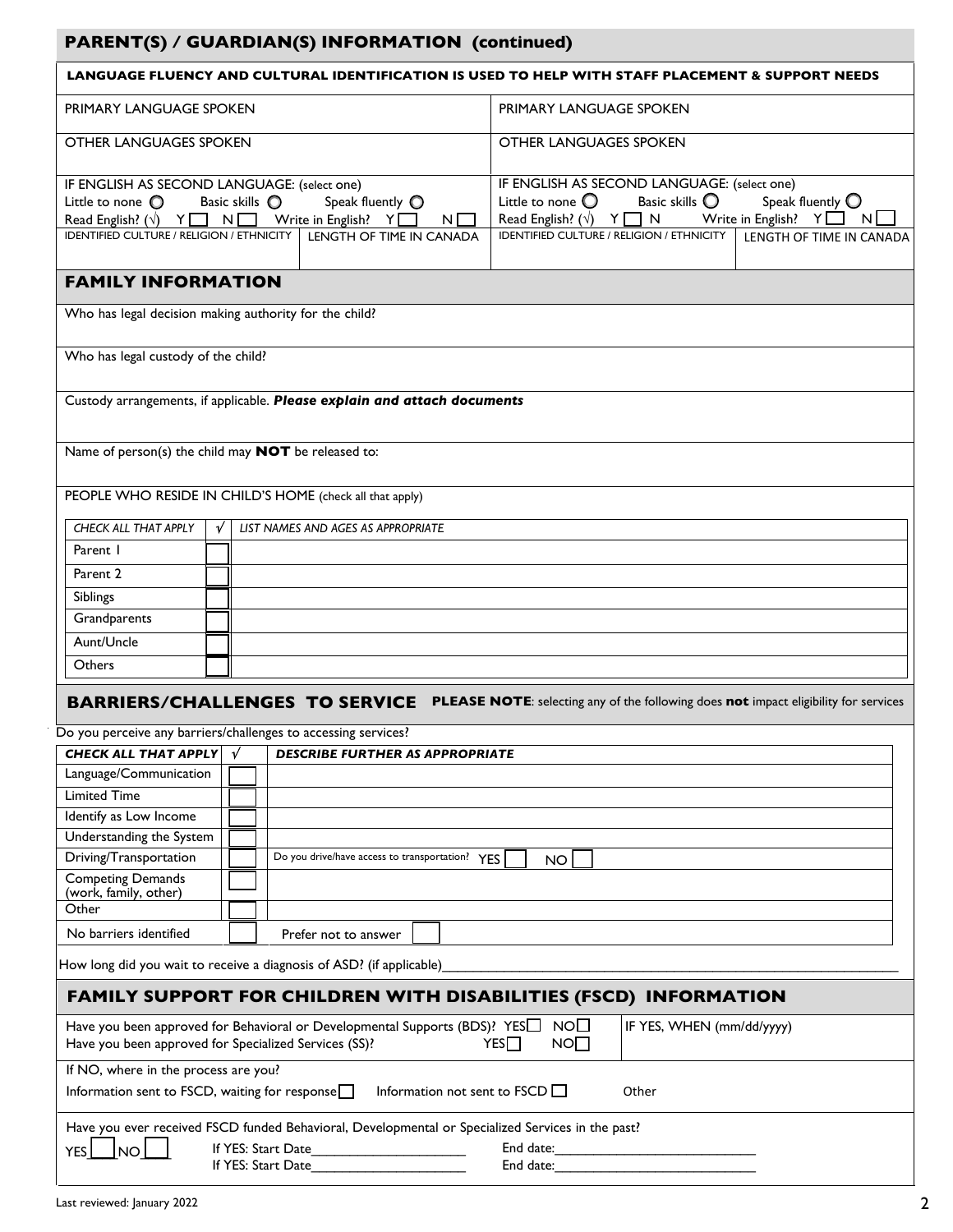|                                                                                                                                                            | <b>FAMILY SUPPORT FOR CHILDREN WITH DISABILITIES (FSCD) INFORMATION (continued)</b>                                                |                           |                                        |              |                                                                    |  |  |
|------------------------------------------------------------------------------------------------------------------------------------------------------------|------------------------------------------------------------------------------------------------------------------------------------|---------------------------|----------------------------------------|--------------|--------------------------------------------------------------------|--|--|
| If approved for BDS, what significant support needs were identified by FSCD as requiring support?<br>Check if Don't Know / Unsure                          |                                                                                                                                    |                           |                                        |              |                                                                    |  |  |
| If known, check all that apply:<br>Communication / Socialization<br>Behaviour<br>Self-Help and Adaptive $\Box$<br>Fine and Gross Motor Skills<br>Cognitive |                                                                                                                                    |                           |                                        |              |                                                                    |  |  |
|                                                                                                                                                            | If approved for BDS, what discipline(s) was/were identified as needed? If known, check all that apply:                             |                           |                                        |              | Check if Don't Know / Unsure                                       |  |  |
| <b>Behavioural Consultant</b>                                                                                                                              | Speech Language Pathologist                                                                                                        |                           | Occupational Therapist                 | Psychologist | Other: $\_$                                                        |  |  |
| What is your <b>main goal</b> for accessing these supports?                                                                                                |                                                                                                                                    |                           |                                        |              |                                                                    |  |  |
|                                                                                                                                                            |                                                                                                                                    |                           |                                        |              |                                                                    |  |  |
|                                                                                                                                                            |                                                                                                                                    |                           |                                        |              |                                                                    |  |  |
|                                                                                                                                                            |                                                                                                                                    |                           |                                        |              |                                                                    |  |  |
|                                                                                                                                                            |                                                                                                                                    |                           |                                        |              |                                                                    |  |  |
| <b>FSCD NUMBER</b>                                                                                                                                         |                                                                                                                                    | <b>CASE WORKER'S NAME</b> |                                        |              |                                                                    |  |  |
|                                                                                                                                                            |                                                                                                                                    |                           |                                        |              |                                                                    |  |  |
|                                                                                                                                                            | Please initial here to provide consent to contact FSCD and discuss the status of your agreement (required):                        |                           |                                        |              |                                                                    |  |  |
|                                                                                                                                                            | Though gathered for information, we will NOT contact ECS, schools, or other agencies without additional consents from you (below). |                           |                                        |              |                                                                    |  |  |
|                                                                                                                                                            | <b>EARLY CHILDHOOD SERVICES (ECS) INFORMATION (if applicable)</b>                                                                  |                           |                                        |              |                                                                    |  |  |
| Has your child ever received Early Childhood Supports -                                                                                                    |                                                                                                                                    |                           | FOR HOW MANY YEARS?                    |              | YEAR OF CURRENT OR PREVIOUS PUF:                                   |  |  |
| Program Unit Funding (PUF)?<br><b>YES</b><br>NO.                                                                                                           |                                                                                                                                    |                           |                                        |              |                                                                    |  |  |
|                                                                                                                                                            | NAME OF PRESCHOOL(S) OR KINDERGARTEN(S) YOUR CHILD HAS ATTENDED (if appliccable)                                                   |                           |                                        |              |                                                                    |  |  |
|                                                                                                                                                            |                                                                                                                                    |                           |                                        |              |                                                                    |  |  |
| Is your child currently in PUF?                                                                                                                            |                                                                                                                                    |                           | IF YES, NAME OF PRESCHOOL/KINDERGARTEN |              |                                                                    |  |  |
| <b>YES</b><br>NO                                                                                                                                           |                                                                                                                                    |                           |                                        |              |                                                                    |  |  |
| Will your child be PUF eligible this coming Sept?                                                                                                          |                                                                                                                                    |                           |                                        |              | IF YES, NAME OF PRESCHOOL/KINDERGARTEN THEY WILL ATTEND (if known) |  |  |
| <b>YES</b><br><b>NO</b>                                                                                                                                    |                                                                                                                                    |                           |                                        |              |                                                                    |  |  |
|                                                                                                                                                            | <b>SCHOOL INFORMATION (if applicable)</b>                                                                                          |                           |                                        |              |                                                                    |  |  |
| NAME OF SCHOOL                                                                                                                                             |                                                                                                                                    |                           |                                        |              | PHONE NUMBER                                                       |  |  |
| <b>GRADE</b>                                                                                                                                               | <b>TEACHER NAME</b>                                                                                                                |                           |                                        |              |                                                                    |  |  |
| PROGRAM (Regular class, Interactions, Other, etc)                                                                                                          |                                                                                                                                    |                           |                                        |              |                                                                    |  |  |
|                                                                                                                                                            |                                                                                                                                    |                           |                                        |              |                                                                    |  |  |
| <b>RESPITE INFORMATION (if applicable)</b>                                                                                                                 |                                                                                                                                    |                           |                                        |              |                                                                    |  |  |
| NAME OF RESPITE AGENCY                                                                                                                                     |                                                                                                                                    | PHONE NUMBER              |                                        |              |                                                                    |  |  |
| <b>RESPITE SCHEDULE</b>                                                                                                                                    |                                                                                                                                    |                           |                                        |              |                                                                    |  |  |
| <b>OTHER AGENCIES</b>                                                                                                                                      |                                                                                                                                    |                           |                                        |              |                                                                    |  |  |
|                                                                                                                                                            |                                                                                                                                    |                           |                                        |              |                                                                    |  |  |
| <b>AGENCIES OR</b>                                                                                                                                         | DAYCARE or OUT OF SCHOOL CARE<br>Name:                                                                                             |                           | Start Date:                            |              | End Date:                                                          |  |  |
| <b>PROGRAMS YOUR</b><br>CHILD IS <b>CURRENTLY</b>                                                                                                          |                                                                                                                                    |                           |                                        |              |                                                                    |  |  |
| <b>INVOLVED IN</b>                                                                                                                                         | Other agency/program names:                                                                                                        |                           |                                        |              |                                                                    |  |  |
|                                                                                                                                                            | Name:                                                                                                                              |                           | Start date:                            |              | End date:                                                          |  |  |
|                                                                                                                                                            | Name:                                                                                                                              |                           | Start date:                            |              | End date:                                                          |  |  |